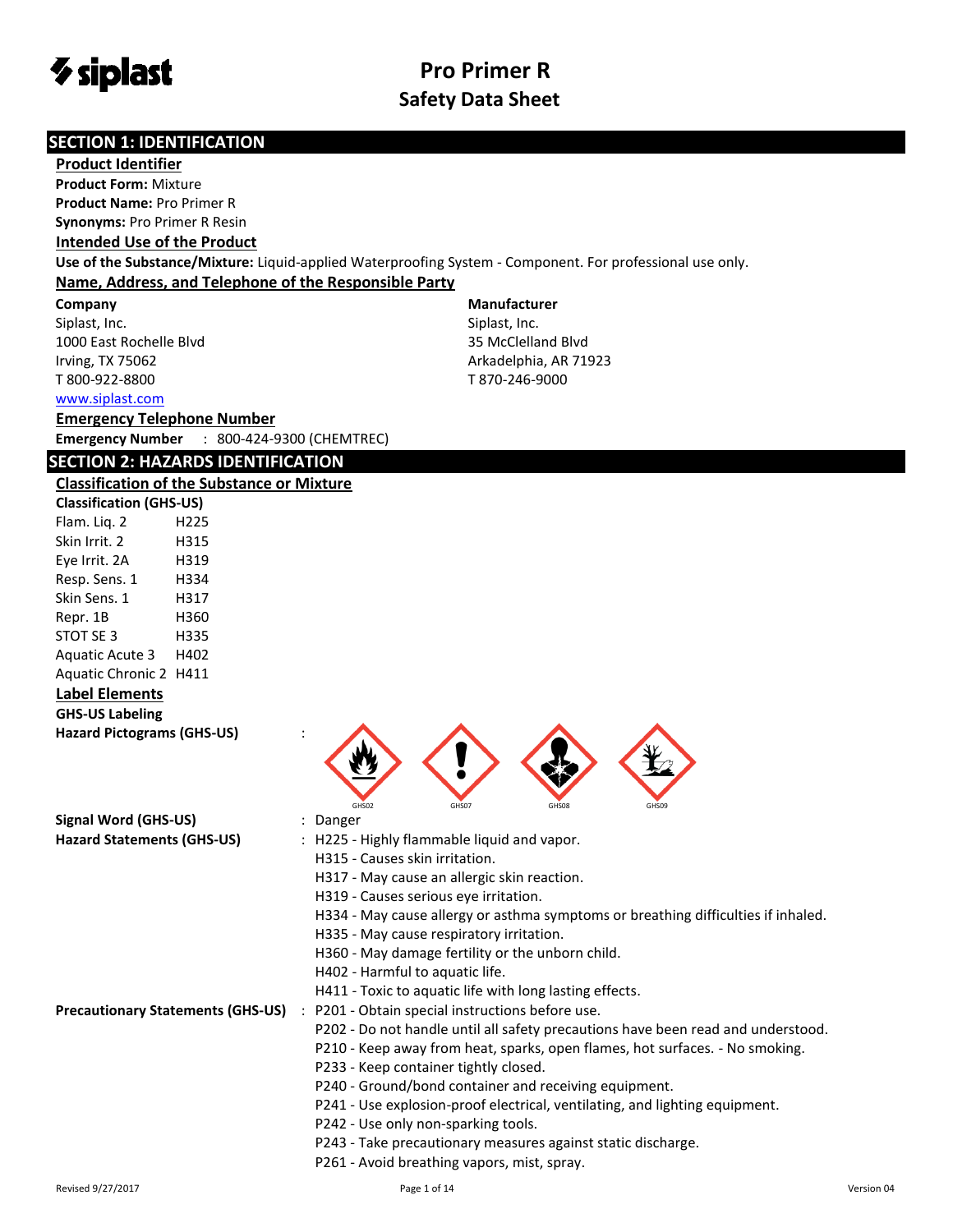# $\gamma$  siplast

# **Pro Primer R Safety Data Sheet**

P264 - Wash hands, forearms, and other exposed areas thoroughly after handling.

P271 - Use only outdoors or in a well-ventilated area.

P272 - Contaminated work clothing must not be allowed out of the workplace.

P273 - Avoid release to the environment.

P280 - Wear protective gloves, protective clothing, eye protection, face protection, respiratory protection.

P284 - [In case of inadequate ventilation] wear respiratory protection.

P302+P352 - If on skin: Wash with plenty of water.

P303+P361+P353 - If on skin (or hair): Take off immediately all contaminated clothing. Rinse skin with water/shower.

P304+P340 - IF INHALED: Remove person to fresh air and keep at rest in a position comfortable for breathing.

P305+P351+P338 - IF IN EYES: Rinse cautiously with water for several minutes. Remove contact lenses, if present and easy to do. Continue rinsing.

P308+P313 - If exposed or concerned: Get medical advice/attention.

P312 - Call a poison center/doctor/… if you feel unwell.

P321 - Specific treatment (see section 4).

P332+P313 - If skin irritation occurs: Get medical advice/attention.

P333+P313 - If skin irritation or rash occurs: Get medical advice/attention.

P337+P313 - If eye irritation persists: Get medical advice/attention.

P342+P311 - If experiencing respiratory symptoms: Call a poison center/doctor.

P362 - Take off contaminated clothing and wash before reuse.

P362+P364 - Take off contaminated clothing and wash it before reuse.

P370+P378 - In case of fire: Use appropriate media to extinguish.

P391 - Collect spillage.

P403+P233 - Store in a well-ventilated place. Keep container tightly closed.

P403+P235 - Store in a well-ventilated place. Keep cool.

P405 - Store locked up.

P501 - Dispose of contents/container according to local, regional, national, territorial, provincial, and international regulations.

#### **Other Hazards**

**Mixture**

Exposure may aggravate those with pre-existing eye, skin, or respiratory conditions. Flammable vapors can accumulate in head space of closed systems.

**Unknown Acute Toxicity (GHS-US)** Not available

### **SECTION 3: COMPOSITION/INFORMATION ON INGREDIENTS**

| <b>IVIIXTUTE</b>                     |                           |           |                                |
|--------------------------------------|---------------------------|-----------|--------------------------------|
| <b>Name</b>                          | <b>Product Identifier</b> | % (w/w)   | <b>Classification (GHS-US)</b> |
| Methyl methacrylate                  | (CAS No) 80-62-6          | $30 - 60$ | Flam. Liq. 2, H225             |
|                                      |                           |           | Skin Irrit. 2, H315            |
|                                      |                           |           | Eye Irrit. 2B, H320            |
|                                      |                           |           | Resp. Sens. 1, H334            |
|                                      |                           |           | Skin Sens. 1, H317             |
|                                      |                           |           | <b>STOT SE 3, H335</b>         |
|                                      |                           |           | Aquatic Acute 3, H402          |
| 2-Ethylhexyl acrylate                | (CAS No) 103-11-7         | $0 - 10$  | Flam. Liq. 4, H227             |
|                                      |                           |           | Skin Irrit. 2, H315            |
|                                      |                           |           | Eye Irrit. 2A, H319            |
|                                      |                           |           | Skin Sens. 1, H317             |
|                                      |                           |           | STOT SE 3, H336                |
|                                      |                           |           | Aquatic Acute 3, H402          |
|                                      |                           |           | Aquatic Chronic 3, H412        |
| Paraffin waxes and Hydrocarbon waxes | (CAS No) 8002-74-2        | $1 - 2$   | Comb. Dust                     |
| 2,2,4-Trimethyl-1,3-pentanediol      | (CAS No) 6846-50-0        | $0 - 1$   | Aquatic Acute 2, H401          |
| diisobutyrate                        |                           |           | Aquatic Chronic 3, H412        |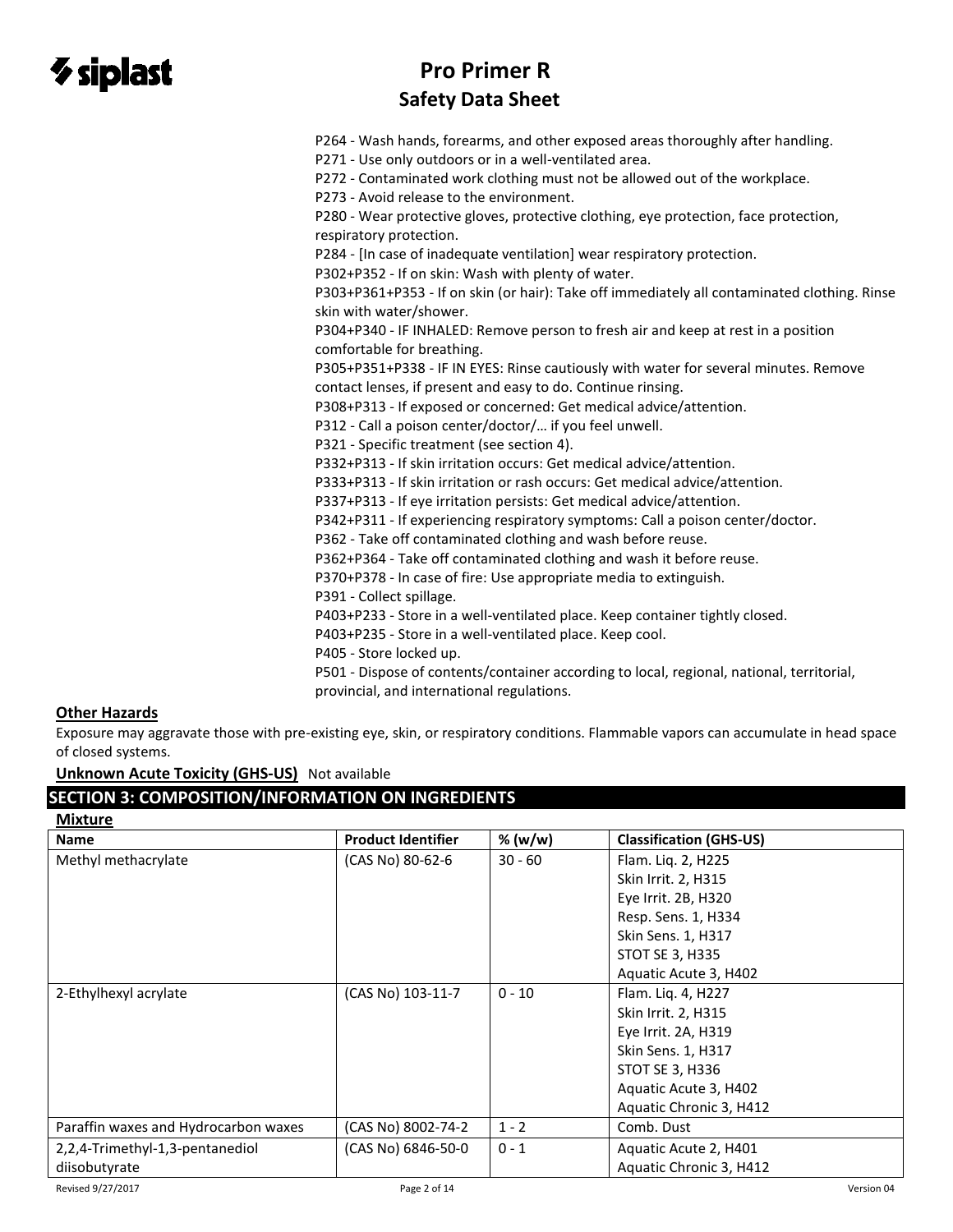

| 2-Propanol, 1,1'-[(4-<br>methylphenyl)imino]bis- | (CAS No) 38668-48-3 | $0 - 1$ | Acute Tox. 2 (Oral), H300<br>Eye Irrit. 2A, H319<br>Aquatic Acute 3, H402<br>Aquatic Chronic 3, H412         |
|--------------------------------------------------|---------------------|---------|--------------------------------------------------------------------------------------------------------------|
| 1-Methyl-2-pyrrolidone                           | (CAS No) 872-50-4   | 01      | Flam. Liq. 4, H227<br>Skin Irrit. 2, H315<br>Eye Irrit. 2A, H319<br>Repr. 1B, H360<br><b>STOT SE 3, H335</b> |

Full text of H-phrases: see section 16

### **SECTION 4: FIRST AID MEASURES**

#### **Description of First Aid Measures**

**General:** Never give anything by mouth to an unconscious person. IF exposed or concerned: Get medical advice/attention.

**Inhalation:** When symptoms occur: go into open air and ventilate suspected area. Remove to fresh air and keep at rest in a position comfortable for breathing. Call a POISON CENTER/doctor/physician if you feel unwell.

**Skin Contact:** Remove contaminated clothing. Drench affected area with water for at least 15 minutes. Wash contaminated clothing before reuse. If skin irritation or rash occurs: Get medical advice/attention.

**Eye Contact:** Rinse cautiously with water for several minutes. Remove contact lenses, if present and easy to do. Continue rinsing. Obtain medical attention if pain, blinking or redness persist.

**Ingestion:** Rinse mouth. Do NOT induce vomiting. Seek medical attention.

#### **Most Important Symptoms and Effects Both Acute and Delayed**

**General:** Eye irritation. Skin irritation. May cause an allergic skin reaction. Inhalation may cause allergic respiratory reaction with asthma-like symptoms and difficulty breathing. Irritation of respiratory tract. Causes serious eye irritation. May damage fertility or the unborn child.

**Inhalation:** May cause respiratory irritation. Exposure may produce an allergic reaction. May cause drowsiness or dizziness. Inhalation may cause immediate severe irritation progressing quickly to chemical burns.

**Skin Contact:** Causes skin irritation. May cause an allergic skin reaction.

**Eye Contact:** Causes eye irritation.

**Ingestion:** Ingestion is likely to be harmful or have adverse effects.

**Chronic Symptoms:** May damage fertility or the unborn child.

#### **Indication of Any Immediate Medical Attention and Special Treatment Needed**

If exposed or concerned, get medical advice and attention.

#### **SECTION 5: FIRE-FIGHTING MEASURES**

#### **Extinguishing Media**

**Suitable Extinguishing Media:** Dry chemical powder, foam, carbon dioxide (CO2).

**Unsuitable Extinguishing Media:** Do not use extinguishing media containing water.

#### **Special Hazards Arising From the Substance or Mixture**

**Fire Hazard:** Highly flammable liquid and vapor.

**Explosion Hazard:** May form flammable/explosive vapor-air mixture.

**Reactivity:** Product may polymerize at 60°C (>140°F), causing an exothermic reaction which may cause container damage or fire. May react with peroxides, oxidizers, and incompatibilities.

#### **Advice for Firefighters**

**Precautionary Measures Fire:** Exercise caution when fighting any chemical fire.

**Firefighting Instructions:** Use water spray or fog for cooling exposed containers.

**Protection During Firefighting:** Do not enter fire area without proper protective equipment, including respiratory protection.

**Hazardous Combustion Products**: Carbon oxides (CO, CO2). Nitrogen oxides. Hydrocarbons. Black smoke.

**Other Information:** Do not allow run-off from fire fighting to enter drains or water courses.

#### **Reference to Other Sections**

Refer to section 9 for flammability properties.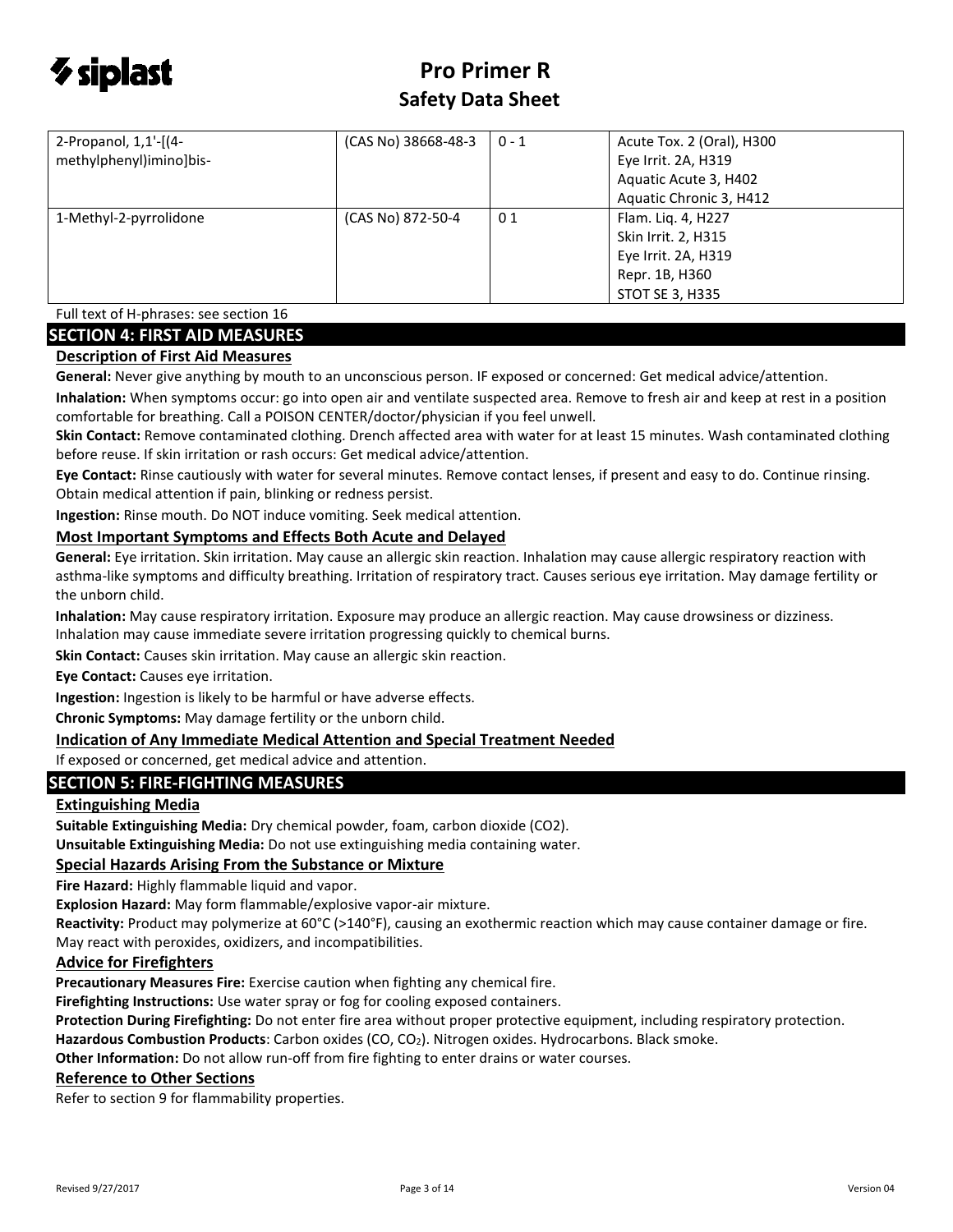

### **SECTION 6: ACCIDENTAL RELEASE MEASURES**

#### **Personal Precautions, Protective Equipment and Emergency Procedures**

**General Measures:** Use special care to avoid static electric charges. Keep away from heat/sparks/open flames/hot surfaces. – No smoking. Avoid all eyes and skin contact and do not breathe vapor and mist. Do not allow product to spread into the environment. Handle in accordance with good industrial hygiene and safety practice.

#### **For Non-Emergency Personnel**

**Protective Equipment:** Use appropriate personal protection equipment (PPE).

**Emergency Procedures:** Evacuate unnecessary personnel.

#### **For Emergency Personnel**

**Protective Equipment:** Equip cleanup crew with proper protection. Use appropriate personal protection equipment (PPE).

**Emergency Procedures:** Ventilate area.

#### **Environmental Precautions**

Prevent entry to sewers and public waters. Avoid release to the environment.

#### **Methods and Material for Containment and Cleaning Up**

**For Containment:** Contain any spills with dikes or absorbents to prevent migration and entry into sewers or streams.

**Methods for Cleaning Up:** Clear up spills immediately and dispose of waste safely. Absorb and/or contain spill with inert material, then place in suitable container. Do not take up in combustible material such as: saw dust or cellulosic material. Contact competent authorities after a spill.

#### **Reference to Other Sections**

See heading 8, Exposure Controls and Personal Protection.

#### **SECTION 7: HANDLING AND STORAGE**

#### **Precautions for Safe Handling**

**Additional Hazards When Processed:** Handle empty containers with care because residual vapors are flammable. Product may polymerize at 60°C (>140°F), causing an exothermic reaction which may cause container damage or fire. May react with peroxides, oxidizers, and incompatibilities. When heated to decomposition, emits toxic fumes.

**Hygiene Measures:** Handle in accordance with good industrial hygiene and safety procedures. Wash hands and other exposed areas with mild soap and water before eating, drinking, or smoking and again when leaving work. Wash hands and forearms thoroughly after handling. Contaminated work clothing should not be allowed out of the workplace. Wash contaminated clothing before reuse. Do no eat, drink or smoke when using this product.

#### **Conditions for Safe Storage, Including Any Incompatibilities**

**Technical Measures:** Proper grounding procedures to avoid static electricity should be followed. Ground/bond container and receiving equipment. Use explosion-proof electrical, ventilating, and lighting equipment.

**Storage Conditions:** Store in a dry, cool and well-ventilated place. Keep container closed when not in use. Keep in fireproof place. Keep/Store away from extremely high or low temperatures, ignition sources, combustible materials, heat, direct sunlight, incompatible materials.

**Incompatible Materials:** Strong acids. Strong bases. Strong oxidizers.

#### **Specific End Use(s)**

Liquid-applied Waterproofing System - Component.

#### **SECTION 8: EXPOSURE CONTROLS/PERSONAL PROTECTION**

#### **Control Parameters**

| Methyl methacrylate (80-62-6) |                                      |                       |
|-------------------------------|--------------------------------------|-----------------------|
| <b>Mexico</b>                 | OEL TWA (mg/m <sup>3</sup> )         | 410 mg/m <sup>3</sup> |
| <b>Mexico</b>                 | OEL TWA (ppm)                        | $100$ ppm             |
| <b>Mexico</b>                 | OEL STEL (mg/m <sup>3</sup> )        | 510 mg/m <sup>3</sup> |
| <b>Mexico</b>                 | OEL STEL (ppm)                       | 125 ppm               |
| <b>USA ACGIH</b>              | ACGIH TWA (ppm)                      | 50 ppm                |
| <b>USA ACGIH</b>              | ACGIH STEL (ppm)                     | $100$ ppm             |
| <b>USA OSHA</b>               | OSHA PEL (TWA) (mg/m <sup>3</sup> )  | 410 mg/m <sup>3</sup> |
| <b>USA OSHA</b>               | OSHA PEL (TWA) (ppm)                 | $100$ ppm             |
| <b>USA NIOSH</b>              | NIOSH REL (TWA) (mg/m <sup>3</sup> ) | 410 mg/m <sup>3</sup> |
| <b>USA NIOSH</b>              | NIOSH REL (TWA) (ppm)                | $100$ ppm             |
| <b>USA IDLH</b>               | US IDLH (ppm)                        | 1000 ppm              |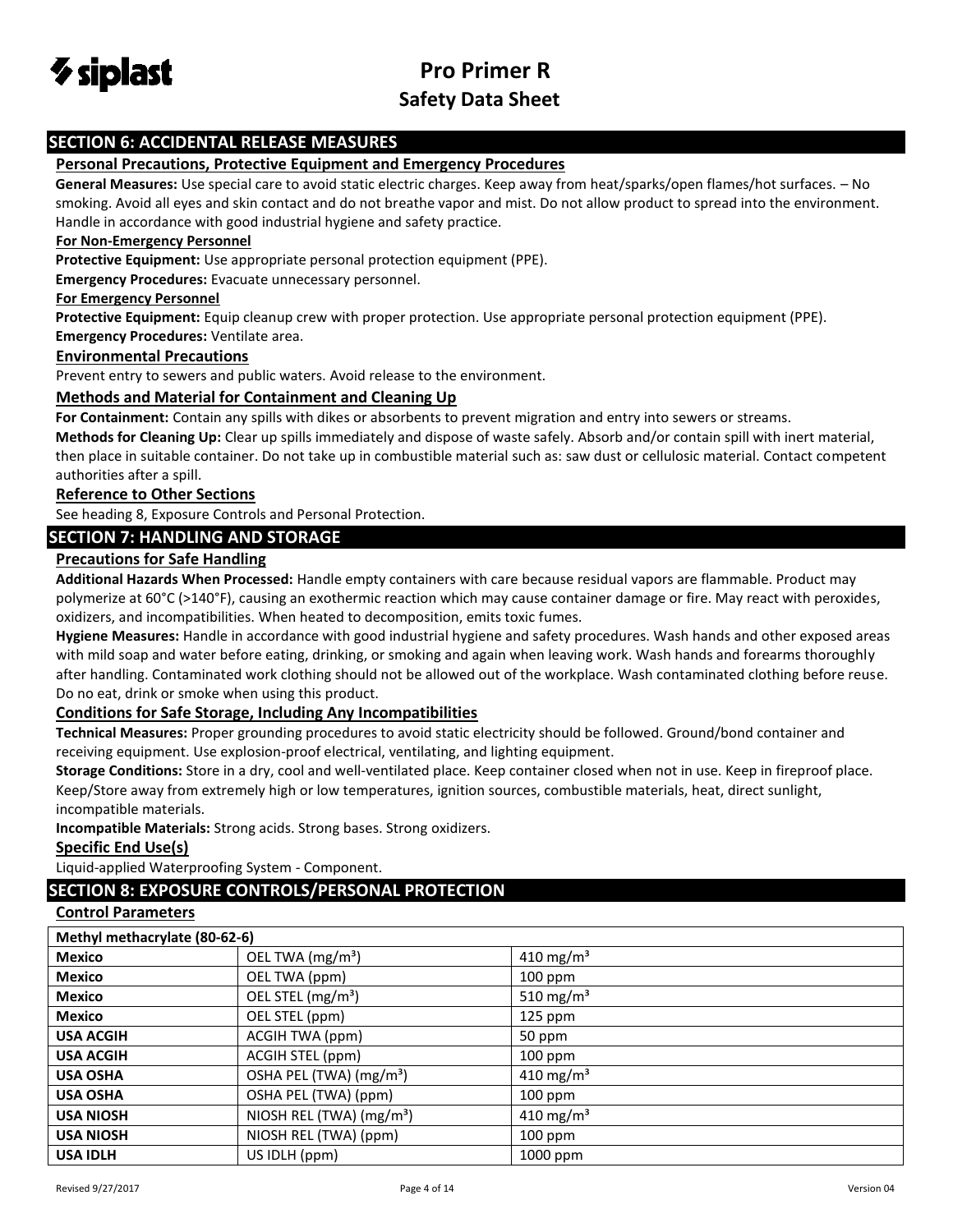# *V* siplast

# **Pro Primer R Safety Data Sheet**

| Alberta                                          | OEL STEL (mg/m <sup>3</sup> )        | 410 mg/m <sup>3</sup>              |
|--------------------------------------------------|--------------------------------------|------------------------------------|
| Alberta                                          | OEL STEL (ppm)                       | 100 ppm                            |
| <b>Alberta</b>                                   | OEL TWA (mg/m <sup>3</sup> )         | 205 mg/m $3$                       |
| Alberta                                          | OEL TWA (ppm)                        | 50 ppm                             |
| <b>British Columbia</b>                          | OEL STEL (ppm)                       | $100$ ppm                          |
| <b>British Columbia</b>                          | OEL TWA (ppm)                        | 50 ppm                             |
| <b>Manitoba</b>                                  | OEL STEL (ppm)                       | 100 ppm                            |
| <b>Manitoba</b>                                  | OEL TWA (ppm)                        | 50 ppm                             |
| <b>New Brunswick</b>                             | OEL TWA (mg/m <sup>3</sup> )         | 410 mg/m <sup>3</sup>              |
| <b>New Brunswick</b>                             | OEL TWA (ppm)                        | 100 ppm                            |
| <b>Newfoundland &amp; Labrador</b>               | OEL STEL (ppm)                       | 100 ppm                            |
| <b>Newfoundland &amp; Labrador</b>               | OEL TWA (ppm)                        | 50 ppm                             |
| Nova Scotia                                      | OEL STEL (ppm)                       | $100$ ppm                          |
| <b>Nova Scotia</b>                               | OEL TWA (ppm)                        | 50 ppm                             |
| <b>Nunavut</b>                                   | OEL STEL (mg/m <sup>3</sup> )        | 510 mg/m $3$                       |
| <b>Nunavut</b>                                   | OEL STEL (ppm)                       | 125 ppm                            |
| Nunavut                                          | OEL TWA (mg/m <sup>3</sup> )         | 410 mg/m $3$                       |
| <b>Nunavut</b>                                   | OEL TWA (ppm)                        | 100 ppm                            |
| <b>Northwest Territories</b>                     | OEL STEL (mg/m <sup>3</sup> )        | $\overline{510}$ mg/m <sup>3</sup> |
| <b>Northwest Territories</b>                     | OEL STEL (ppm)                       | 125 ppm                            |
| <b>Northwest Territories</b>                     | OEL TWA (mg/m <sup>3</sup> )         | 410 mg/m <sup>3</sup>              |
| <b>Northwest Territories</b>                     | OEL TWA (ppm)                        | 100 ppm                            |
| <b>Ontario</b>                                   | OEL STEL (ppm)                       | $100$ ppm                          |
| Ontario                                          | OEL TWA (ppm)                        | 50 ppm                             |
| <b>Prince Edward Island</b>                      | OEL STEL (ppm)                       | $100$ ppm                          |
| <b>Prince Edward Island</b>                      | OEL TWA (ppm)                        | 50 ppm                             |
| Québec                                           | VEMP ( $mg/m3$ )                     | 205 mg/m <sup>3</sup>              |
| Québec                                           | VEMP (ppm)                           | 50 ppm                             |
| Saskatchewan                                     | OEL STEL (ppm)                       | 100 ppm                            |
| Saskatchewan                                     | OEL TWA (ppm)                        | 50 ppm                             |
| Yukon                                            | OEL STEL (mg/m <sup>3</sup> )        | 510 mg/m <sup>3</sup>              |
| Yukon                                            | OEL STEL (ppm)                       | 125 ppm                            |
| Yukon                                            | OEL TWA (mg/m <sup>3</sup> )         | $\frac{410 \text{ mg}}{\text{m}}$  |
| Yukon                                            | OEL TWA (ppm)                        | $100$ ppm                          |
| Paraffin waxes and Hydrocarbon waxes (8002-74-2) |                                      |                                    |
| <b>Mexico</b>                                    | OEL TWA (mg/m <sup>3</sup> )         | $2$ mg/m <sup>3</sup> (fume)       |
| <b>Mexico</b>                                    | OEL STEL (mg/m <sup>3</sup> )        | 6 mg/m <sup>3</sup> (fume)         |
| <b>USA ACGIH</b>                                 | ACGIH TWA (mg/m <sup>3</sup> )       | $2$ mg/m <sup>3</sup> (fume)       |
| <b>USA NIOSH</b>                                 | NIOSH REL (TWA) (mg/m <sup>3</sup> ) | $2$ mg/m <sup>3</sup> (fume)       |
| <b>Alberta</b>                                   | OEL TWA (mg/m <sup>3</sup> )         | $2$ mg/m <sup>3</sup> (fume)       |
| <b>British Columbia</b>                          | OEL TWA (mg/m <sup>3</sup> )         | $2$ mg/m <sup>3</sup> (fume)       |
| Manitoba                                         | OEL TWA (mg/m <sup>3</sup> )         | $2$ mg/m <sup>3</sup> (fume)       |
| <b>New Brunswick</b>                             | OEL TWA (mg/m <sup>3</sup> )         | $2$ mg/m <sup>3</sup> (fume)       |
| <b>Newfoundland &amp; Labrador</b>               | OEL TWA (mg/m <sup>3</sup> )         | $2$ mg/m <sup>3</sup> (fume)       |
| <b>Nova Scotia</b>                               | OEL TWA (mg/m <sup>3</sup> )         | $2$ mg/m <sup>3</sup> (fume)       |
| <b>Nunavut</b>                                   | OEL STEL (mg/m <sup>3</sup> )        | 6 mg/m <sup>3</sup> (fume)         |
| <b>Nunavut</b>                                   | OEL TWA (mg/m <sup>3</sup> )         | $2$ mg/m <sup>3</sup> (fume)       |
| <b>Northwest Territories</b>                     | OEL STEL (mg/m <sup>3</sup> )        | 6 mg/m <sup>3</sup> (fume)         |
| <b>Northwest Territories</b>                     | OEL TWA (mg/m <sup>3</sup> )         | $2$ mg/m <sup>3</sup> (fume)       |
| Ontario                                          | OEL TWA (mg/m <sup>3</sup> )         | $2$ mg/m <sup>3</sup> (fume)       |
| <b>Prince Edward Island</b>                      | OEL TWA (mg/m <sup>3</sup> )         | $2$ mg/m <sup>3</sup> (fume)       |
| Québec                                           | VEMP (mg/m <sup>3</sup> )            | $2$ mg/m <sup>3</sup> (fume)       |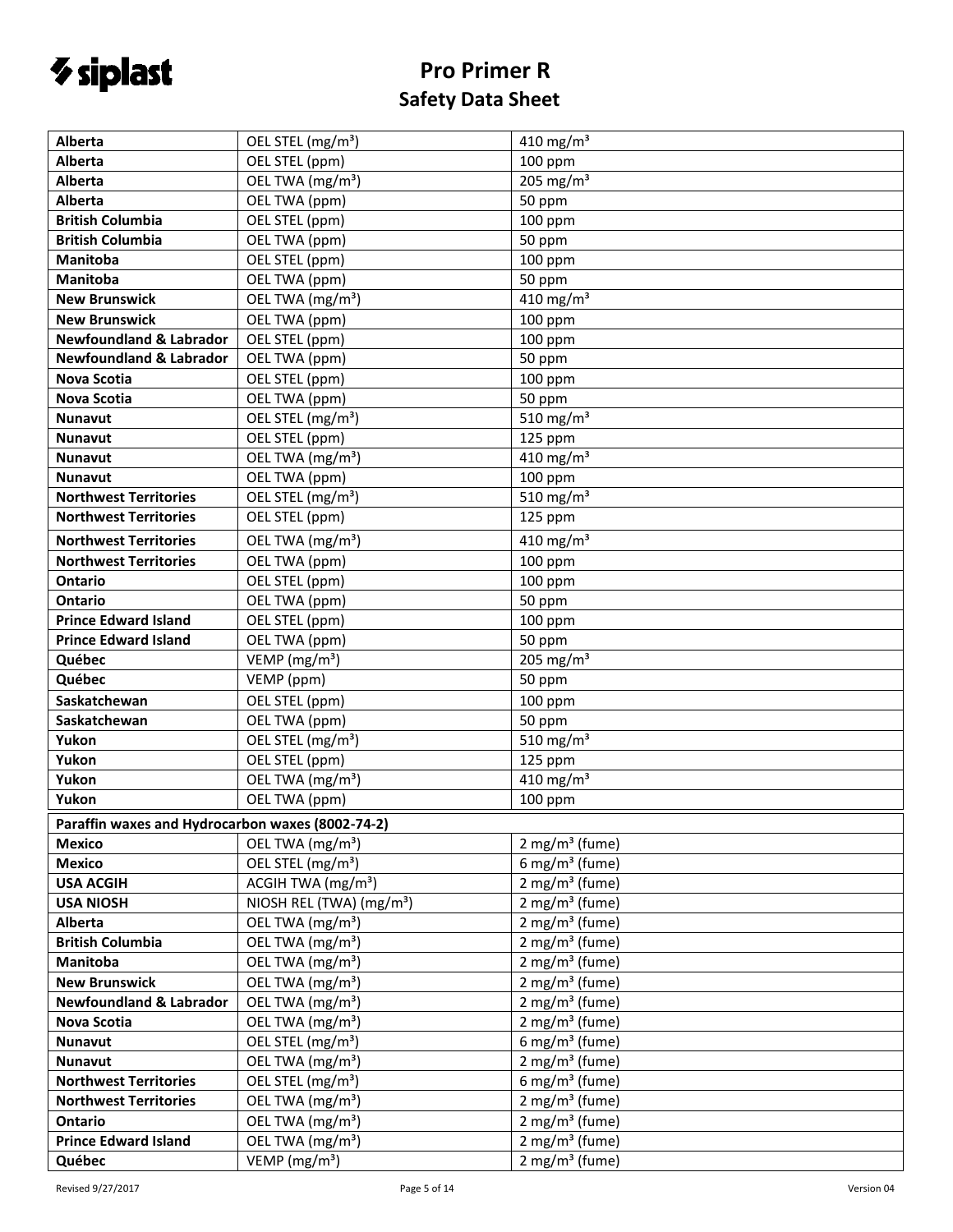

| Saskatchewan                      | OEL STEL (mg/m <sup>3</sup> ) | 4 mg/m <sup>3</sup>          |
|-----------------------------------|-------------------------------|------------------------------|
| Saskatchewan                      | OEL TWA (mg/m <sup>3</sup> )  | 2 mg/ $m3$                   |
| Yukon                             | OEL STEL (mg/m <sup>3</sup> ) | 6 mg/m <sup>3</sup> (fume)   |
| Yukon                             | OEL TWA (mg/m <sup>3</sup> )  | $2$ mg/m <sup>3</sup> (fume) |
| 1-Methyl-2-pyrrolidone (872-50-4) |                               |                              |
| Ontario                           | OEL TWA (mg/m <sup>3</sup> )  | 400 mg/m <sup>3</sup>        |
| Yukon                             | OEL STEL (mg/m <sup>3</sup> ) | 500 mg/m <sup>3</sup>        |
| Yukon                             | OEL STEL (ppm)                | $125$ ppm                    |
| Yukon                             | OEL TWA (mg/m <sup>3</sup> )  | 400 mg/m <sup>3</sup>        |
| Yukon                             | OEL TWA (ppm)                 | $100$ ppm                    |

#### **Exposure Controls**

**Appropriate Engineering Controls:** Ensure all national/local regulations are observed. Gas detectors should be used when flammable gases/vapors may be released. Proper grounding procedures to avoid static electricity should be followed. Use explosionproof equipment. Emergency eye wash fountains and safety showers should be available in the immediate vicinity of any potential exposure. Ensure adequate ventilation, especially in confined areas.

**Personal Protective Equipment:** Protective clothing. Gloves. Insufficient ventilation: wear respiratory protection. Protective goggles.



**Materials for Protective Clothing:** Chemically resistant materials and fabrics. Wear fire/flame resistant/retardant clothing.

**Hand Protection:** Wear chemically resistant protective gloves.

**Eye Protection:** Chemical goggles or safety glasses.

**Skin and Body Protection:** Wear suitable protective clothing.

**Respiratory Protection:** Use NIOSH-approved air-purifying or supplied-air respirator where airborne concentrations of vapor or mist are expected to exceed exposure limits.

**Thermal Hazard Protection:** Wear suitable protective clothing.

**Other Information:** When using, do not eat, drink or smoke.

#### **SECTION 9: PHYSICAL AND CHEMICAL PROPERTIES**

**Information on Basic Physical and Chemical Properties**

| <b>Physical State</b>                  | Liquid<br>$\ddot{\cdot}$                 |            |
|----------------------------------------|------------------------------------------|------------|
| Appearance                             | Colorless                                |            |
| Odor                                   | Methyl methacrylate                      |            |
| <b>Odor Threshold</b>                  | Not available                            |            |
| рH                                     | Not available<br>٠                       |            |
| <b>Evaporation Rate</b>                | Not available                            |            |
| <b>Melting Point</b>                   | Not available                            |            |
| <b>Freezing Point</b>                  | Not available                            |            |
| <b>Boiling Point</b>                   | 94 °C (201.20 °F)                        |            |
| <b>Flash Point</b>                     | >10 °C (50.00 °F)                        |            |
| <b>Auto-ignition Temperature</b>       | Not available                            |            |
| <b>Decomposition Temperature</b>       | Not available                            |            |
| Flammability (solid, gas)              | Not available                            |            |
| <b>Lower Flammable Limit</b>           | Not available                            |            |
| <b>Upper Flammable Limit</b>           | Not available                            |            |
| <b>Vapor Pressure</b>                  | > 50 hPa @50°C (122°F)                   |            |
| <b>Relative Vapor Density at 20 °C</b> | Not available<br>٠                       |            |
| <b>Relative Density</b>                | Not available                            |            |
| <b>Density</b>                         | 0.99 g/ml (@20°C (68°F)                  |            |
| <b>Specific Gravity</b>                | Not available                            |            |
| <b>Solubility</b>                      | In water, material is partially soluble. |            |
| Revised 9/27/2017                      | Page 6 of 14                             | Version 04 |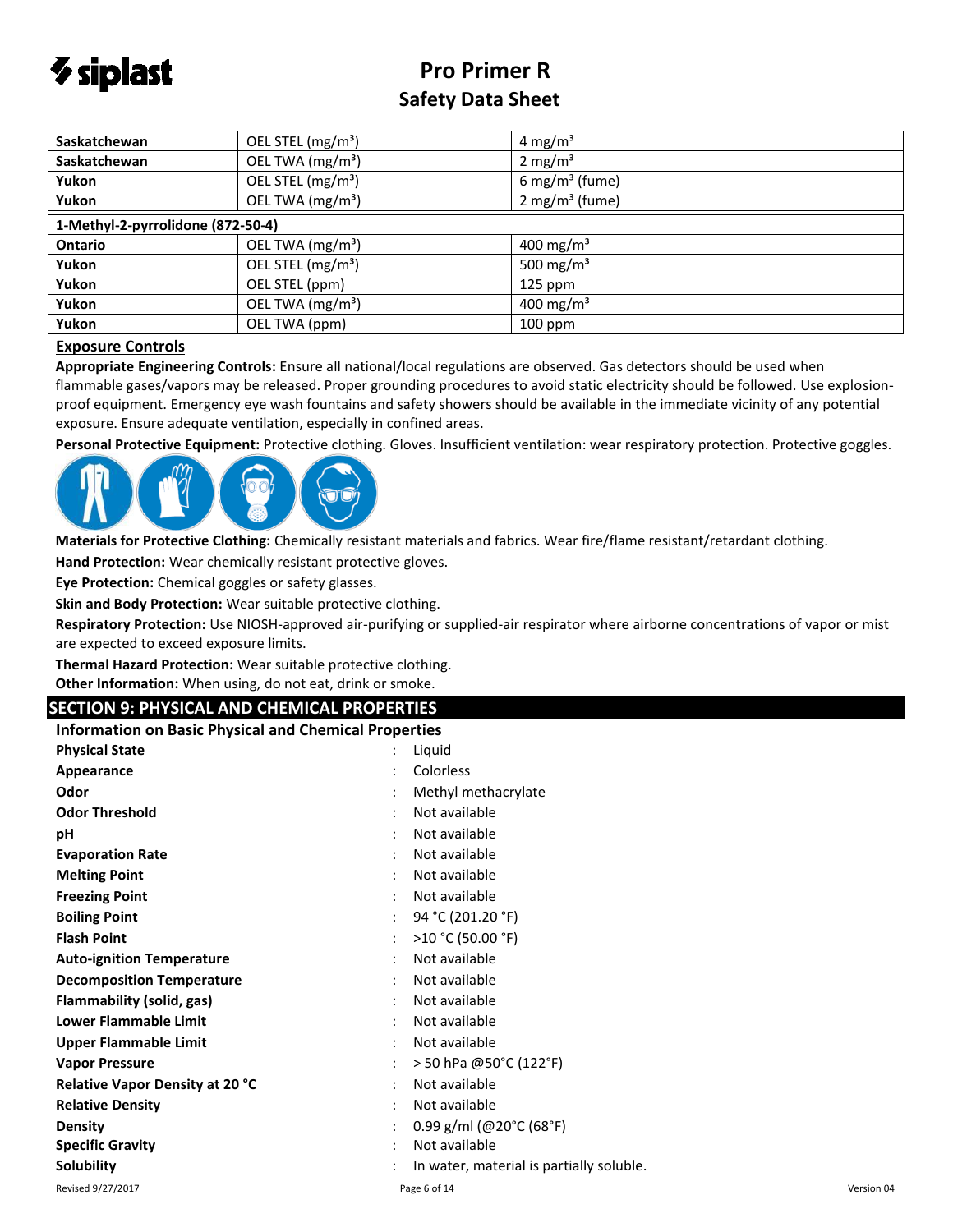

- **Participal Coefficient:** Not available
- **Viscosity CONFIDENTIFY CONTROLLY CONTROLLY SET EXECUTE 25-60 sec @20°C (68°F)**

**Explosion Data – Sensitivity to Mechanical Impact** : Not expected to present an explosion hazard due to mechanical impact.

**Explosion Data – Sensitivity to Static Discharge** : Static discharge could act as an ignition source.

### **SECTION 10: STABILITY AND REACTIVITY**

**Reactivity:** Product may polymerize at 60°C (>140°F), causing an exothermic reaction which may cause container damage or fire. May react with peroxides, oxidizers, and incompatibilities.

**Chemical Stability:** Highly flammable liquid and vapor. May form flammable/explosive vapor-air mixture.

**Possibility of Hazardous Reactions:** Hazardous polymerization may occur.

**Conditions to Avoid:** Direct sunlight. Extremely high or low temperatures. Heat. Ignition sources. Incompatible materials. **Incompatible Materials:** Strong acids. Strong bases. Strong oxidizers.

**Hazardous Decomposition Products:** Carbon oxides (CO, CO2). May release flammable gases. Toxic gases. Nitrogen oxides. Hydrocarbons.

### **SECTION 11: TOXICOLOGICAL INFORMATION**

#### **Information on Toxicological Effects - Product**

**Acute Toxicity:** Not classified

**LD50 and LC50 Data:** Not available

**Skin Corrosion/Irritation:** Causes skin irritation.

**Serious Eye Damage/Irritation:** Causes serious eye irritation.

**Respiratory or Skin Sensitization:** May cause allergy or asthma symptoms or breathing difficulties if inhaled. May cause an allergic skin reaction.

**Germ Cell Mutagenicity:** Not classified

**Teratogenicity:** Not available

**Carcinogenicity:** Not classified

**Specific Target Organ Toxicity (Repeated Exposure):** Not classified

**Reproductive Toxicity:** May damage fertility or the unborn child.

**Specific Target Organ Toxicity (Single Exposure):** May cause respiratory irritation.

**Aspiration Hazard:** Not classified

**Symptoms/Injuries After Inhalation:** May cause respiratory irritation. Exposure may produce an allergic reaction. May cause drowsiness or dizziness. Inhalation may cause immediate severe irritation progressing quickly to chemical burns.

**Symptoms/Injuries After Skin Contact:** Causes skin irritation. May cause an allergic skin reaction.

**Symptoms/Injuries After Eye Contact:** Causes eye irritation.

**Symptoms/Injuries After Ingestion:** Ingestion is likely to be harmful or have adverse effects.

**Chronic Symptoms:** May damage fertility or the unborn child.

#### **Information on Toxicological Effects - Ingredient(s)**

**LD50 and LC50 Data:**

| 2-Propanol, 1,1'-[(4-methylphenyl)imino]bis- (38668-48-3) |               |  |
|-----------------------------------------------------------|---------------|--|
| LD50 Oral Rat                                             | 25 mg/kg      |  |
| Methyl methacrylate (80-62-6)                             |               |  |
| LD50 Oral Rat                                             | 7900 mg/kg    |  |
| <b>LC50 Inhalation Rat</b>                                | 4632 ppm/4h   |  |
| 2-Ethylhexyl acrylate (103-11-7)                          |               |  |
| LD50 Oral Rat                                             | 4435 mg/kg    |  |
| <b>LD50 Dermal Rabbit</b>                                 | 7522 mg/kg    |  |
| 2,2,4-Trimethyl-1,3-pentanediol diisobutyrate (6846-50-0) |               |  |
| LD50 Oral Rat                                             | > 3200 mg/kg  |  |
| Paraffin waxes and Hydrocarbon waxes (8002-74-2)          |               |  |
| LD50 Oral Rat                                             | $>3750$ mg/kg |  |
| <b>LD50 Dermal Rabbit</b>                                 | > 3600 mg/kg  |  |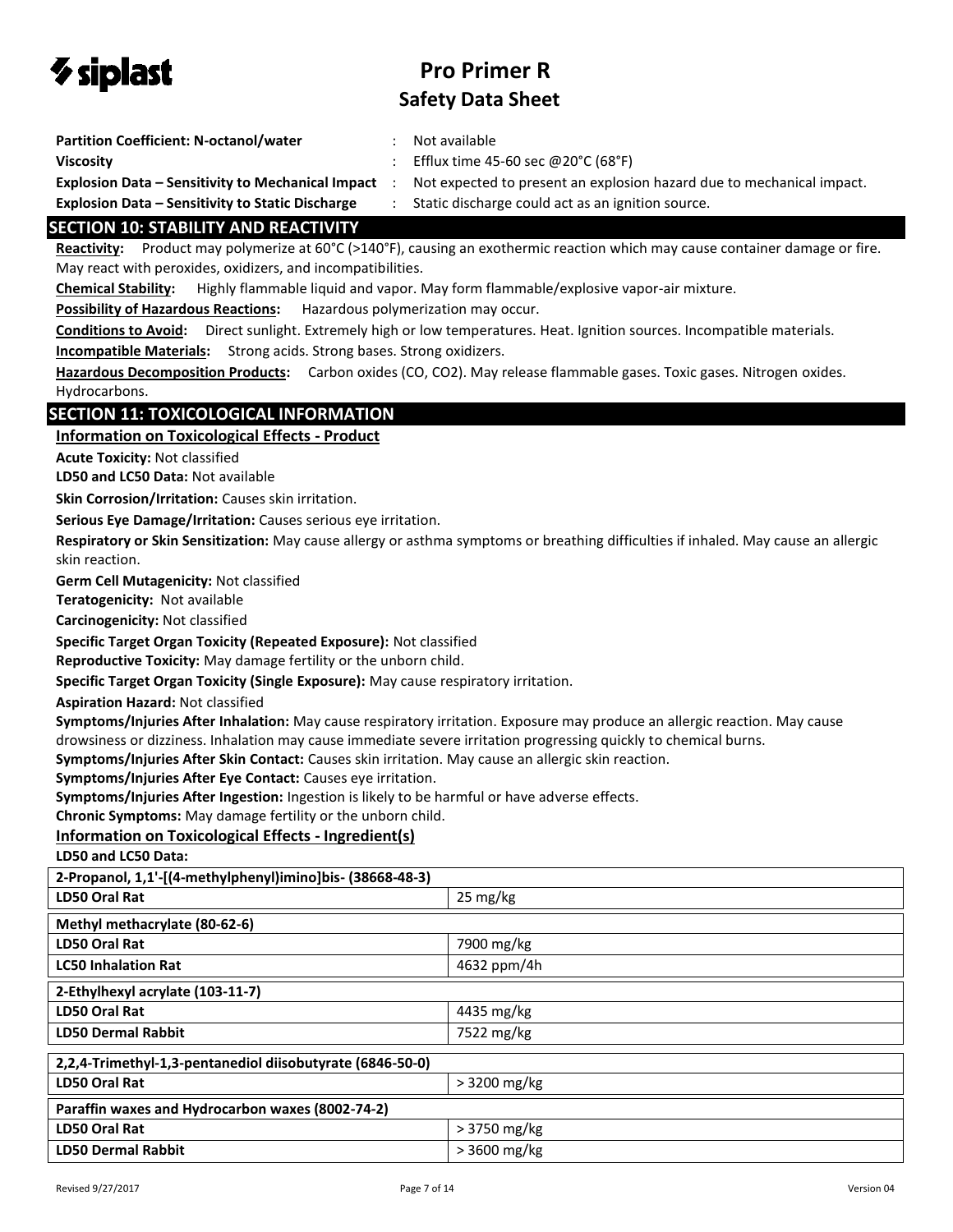

| 1-Methyl-2-pyrrolidone (872-50-4)                                   |                                                                                    |  |  |
|---------------------------------------------------------------------|------------------------------------------------------------------------------------|--|--|
| LD50 Oral Rat                                                       | 4150 mg/kg                                                                         |  |  |
| <b>LD50 Dermal Rabbit</b>                                           | > 5000 mg/kg                                                                       |  |  |
| <b>LC50 Inhalation Rat</b>                                          | 5.1 mg/l/4h                                                                        |  |  |
| Methyl methacrylate (80-62-6)                                       |                                                                                    |  |  |
| <b>IARC Group</b>                                                   | 3                                                                                  |  |  |
| 2-Ethylhexyl acrylate (103-11-7)                                    |                                                                                    |  |  |
| <b>IARC Group</b>                                                   | 3                                                                                  |  |  |
| <b>SECTION 12: ECOLOGICAL INFORMATION</b>                           |                                                                                    |  |  |
| <b>Toxicity</b>                                                     |                                                                                    |  |  |
| Ecology - General: Toxic to aquatic life with long lasting effects. |                                                                                    |  |  |
| 2-Propanol, 1,1'-[(4-methylphenyl)imino]bis- (38668-48-3)           |                                                                                    |  |  |
| LC50 Fish 1                                                         | $17$ mg/l                                                                          |  |  |
| EC50 Daphnia 1                                                      | 28.8 mg/l                                                                          |  |  |
| LC 50 Fish 2                                                        | $>=$                                                                               |  |  |
| Methyl methacrylate (80-62-6)                                       |                                                                                    |  |  |
| LC50 Fish 1                                                         | 243 - 275 mg/l (Exposure time: 96 h - Species: Pimephales promelas [flow-through]) |  |  |
| EC50 Daphnia 1                                                      | 69 mg/l (Exposure time: 48 h - Species: Daphnia magna)                             |  |  |
| <b>LC 50 Fish 2</b>                                                 | 125.5 - 190.7 mg/l (Exposure time: 96 h - Species: Pimephales promelas [static])   |  |  |
| 2-Ethylhexyl acrylate (103-11-7)                                    |                                                                                    |  |  |
| EC50 Daphnia 1                                                      | 17.45 mg/l (Exposure time: 48 h - Species: Daphnia magna)                          |  |  |
| Bisphenol A-epichlorohydrin polymer (25068-38-6)                    |                                                                                    |  |  |
| LOEC (acute)                                                        | 1 mg/l Daphnia magna                                                               |  |  |
| <b>NOEC chronic crustacea</b>                                       | 0.3 mg/l Daphnia magna                                                             |  |  |
| 2,2,4-Trimethyl-1,3-pentanediol diisobutyrate (6846-50-0)           |                                                                                    |  |  |
| LC50 Fish 1                                                         | > 1.55 mg/l (Exposure time: 96 h - Species: Pimephales promelas [static])          |  |  |
| EC50 Daphnia 1                                                      | > 1.46 mg/l (Exposure time: 48 h - Species: Daphnia magna)                         |  |  |
| 1-Methyl-2-pyrrolidone (872-50-4)                                   |                                                                                    |  |  |
| LC50 Fish 1                                                         | 832 mg/l (Exposure time: 96 h - Species: Lepomis macrochirus [static])             |  |  |
| EC50 Daphnia 1                                                      | 4897 mg/l (Exposure time: 48 h - Species: Daphnia magna)                           |  |  |
| <b>LC 50 Fish 2</b>                                                 | 1072 mg/l (Exposure time: 96 h - Species: Pimephales promelas [static])            |  |  |
| <b>Persistence and Degradability</b>                                |                                                                                    |  |  |
| <b>Pro Primer R</b>                                                 |                                                                                    |  |  |
| <b>Persistence and Degradability</b>                                | May cause long-term adverse effects in the environment.                            |  |  |
| <b>Bioaccumulative Potential</b>                                    |                                                                                    |  |  |
| <b>Pro Primer R</b>                                                 |                                                                                    |  |  |
| <b>Bioaccumulative Potential</b>                                    | Not established.                                                                   |  |  |
| Methyl methacrylate (80-62-6)                                       |                                                                                    |  |  |
| Log Pow                                                             | 0.7                                                                                |  |  |
| 2-Ethylhexyl acrylate (103-11-7)                                    |                                                                                    |  |  |
| Log Pow                                                             | 4.64 (at 25 °C)                                                                    |  |  |
| 1-Methyl-2-pyrrolidone (872-50-4)                                   |                                                                                    |  |  |
| Log Pow                                                             | $-0.46$ (at 25 °C)                                                                 |  |  |
| Mobility in Soil Not available                                      |                                                                                    |  |  |

### **Other Adverse Effects**

**Other Information:** Avoid release to the environment.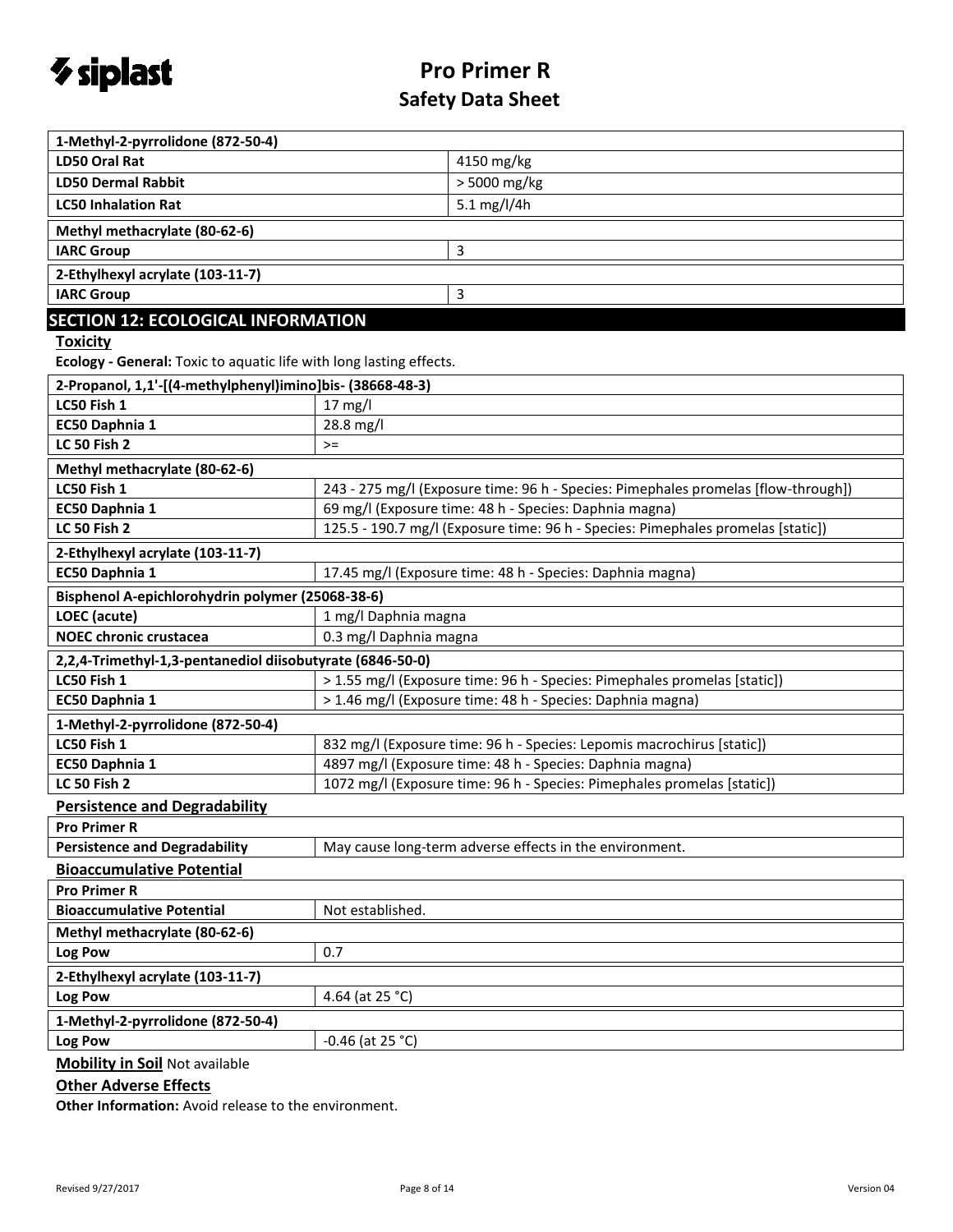

### **SECTION 13: DISPOSAL CONSIDERATIONS**

**Waste Disposal Recommendations:** Dispose of waste material in accordance with all local, regional, national, provincial, territorial and international regulations.

**Additional Information:** Handle empty containers with care because residual vapors are flammable.

| <b>SECTION 14: TRANSPORT INFORMATION</b>  |                    |  |
|-------------------------------------------|--------------------|--|
| In Accordance with DOT                    |                    |  |
| <b>Proper Shipping Name</b>               | : PAINT            |  |
| <b>Hazard Class</b>                       | : 3                |  |
| <b>Identification Number</b>              | : UN1263           |  |
| <b>Label Codes</b>                        | : 3                |  |
| <b>Packing Group</b>                      | $:$ $\mathbb{I}$   |  |
| <b>Marine Pollutant</b>                   | : Marine pollutant |  |
| <b>ERG Number</b>                         | : 128              |  |
| In Accordance with IMDG                   |                    |  |
| <b>Proper Shipping Name</b>               | : PAINT            |  |
| <b>Hazard Class</b>                       | : 3                |  |
| <b>Identification Number</b>              | : UN1263           |  |
| <b>Packing Group</b>                      | $\pm$ 11           |  |
| <b>Label Codes</b>                        | : 3                |  |
| EmS-No. (Fire)                            | $: F-E$            |  |
| EmS-No. (Spillage)                        | $: S-E$            |  |
| <b>Marine pollutant</b>                   | : Marine pollutant |  |
| In Accordance with IATA                   |                    |  |
| <b>Proper Shipping Name</b>               | : PAINT            |  |
| <b>Packing Group</b>                      | $:$ $\mathbb{I}$   |  |
| <b>Identification Number</b>              | : UN1263           |  |
| <b>Hazard Class</b>                       | : 3                |  |
| <b>Label Codes</b>                        | : 3                |  |
| <b>ERG Code (IATA)</b>                    | : 3L               |  |
| In Accordance with TDG                    |                    |  |
| <b>Proper Shipping Name</b>               | : PAINT            |  |
| <b>Packing Group</b>                      | $:$ $\mathbb{I}$   |  |
| <b>Hazard Class</b>                       | : 3                |  |
| <b>Identification Number</b>              | : UN1263           |  |
| <b>Label Codes</b>                        | : 3                |  |
| <b>Marine Pollutant (TDG)</b>             | : Marine pollutant |  |
| <b>SECTION 15: REGULATORY INFORMATION</b> |                    |  |

### **US Federal Regulations**

| <b>Pro Primer R</b>                                                                                               |                                 |  |
|-------------------------------------------------------------------------------------------------------------------|---------------------------------|--|
| <b>SARA Section 311/312 Hazard Classes</b>                                                                        | Fire hazard                     |  |
|                                                                                                                   | Immediate (acute) health hazard |  |
|                                                                                                                   | Delayed (chronic) health hazard |  |
| 2-Propanol, 1,1'-[(4-methylphenyl)imino]bis- (38668-48-3)                                                         |                                 |  |
| Listed on the United States TSCA (Toxic Substances Control Act) inventory                                         |                                 |  |
| Methyl methacrylate (80-62-6)                                                                                     |                                 |  |
| Listed on the United States TSCA (Toxic Substances Control Act) inventoryListed on United States SARA Section 313 |                                 |  |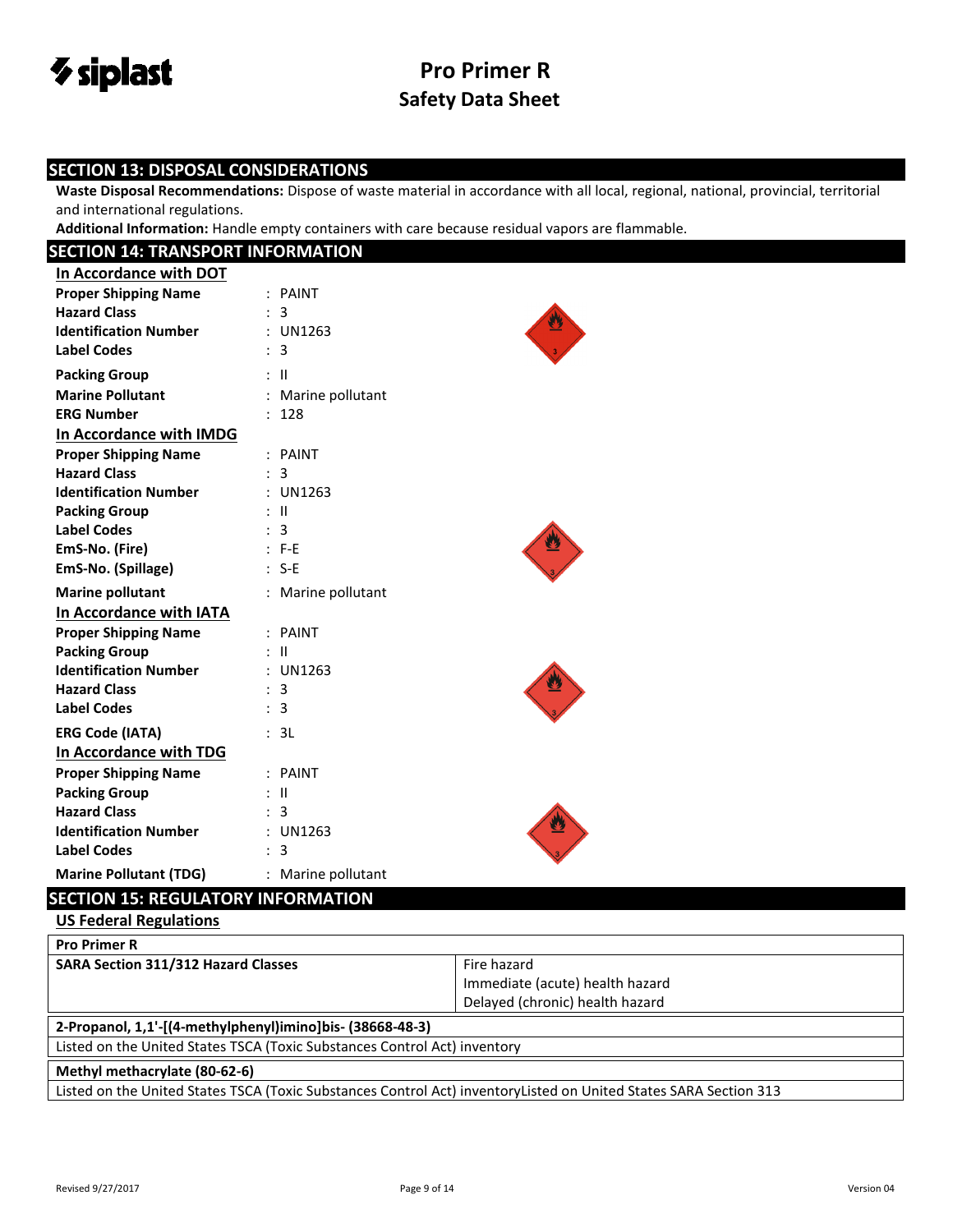

| <b>SARA Section 313 - Emission Reporting</b>                                                                                                                                                     | 1.0%                                                                  |  |  |  |
|--------------------------------------------------------------------------------------------------------------------------------------------------------------------------------------------------|-----------------------------------------------------------------------|--|--|--|
| 2-Ethylhexyl acrylate (103-11-7)                                                                                                                                                                 |                                                                       |  |  |  |
| Listed on the United States TSCA (Toxic Substances Control Act) inventory                                                                                                                        |                                                                       |  |  |  |
| Bisphenol A-epichlorohydrin polymer (25068-38-6)                                                                                                                                                 |                                                                       |  |  |  |
| Listed on the United States TSCA (Toxic Substances Control Act) inventory                                                                                                                        |                                                                       |  |  |  |
| 2,2,4-Trimethyl-1,3-pentanediol diisobutyrate (6846-50-0)                                                                                                                                        |                                                                       |  |  |  |
| Listed on the United States TSCA (Toxic Substances Control Act) inventory                                                                                                                        |                                                                       |  |  |  |
|                                                                                                                                                                                                  |                                                                       |  |  |  |
| Paraffin waxes and Hydrocarbon waxes (8002-74-2)                                                                                                                                                 |                                                                       |  |  |  |
| Listed on the United States TSCA (Toxic Substances Control Act) inventory                                                                                                                        |                                                                       |  |  |  |
| 1-Methyl-2-pyrrolidone (872-50-4)                                                                                                                                                                |                                                                       |  |  |  |
| Listed on the United States TSCA (Toxic Substances Control Act) inventory                                                                                                                        |                                                                       |  |  |  |
| Listed on United States SARA Section 313                                                                                                                                                         |                                                                       |  |  |  |
| <b>EPA TSCA Regulatory Flag</b>                                                                                                                                                                  | T - T - indicates a substance that is the subject of a Section 4 test |  |  |  |
|                                                                                                                                                                                                  | rule under TSCA.                                                      |  |  |  |
| <b>SARA Section 313 - Emission Reporting</b>                                                                                                                                                     | 1.0%                                                                  |  |  |  |
| <b>US State Regulations</b>                                                                                                                                                                      |                                                                       |  |  |  |
| 1-Methyl-2-pyrrolidone (872-50-4)                                                                                                                                                                |                                                                       |  |  |  |
| U.S. - California - Proposition 65 - Developmental Toxicity                                                                                                                                      | WARNING: This product contains chemicals known to the State of        |  |  |  |
|                                                                                                                                                                                                  | California to cause birth defects.                                    |  |  |  |
| Methyl methacrylate (80-62-6)                                                                                                                                                                    |                                                                       |  |  |  |
|                                                                                                                                                                                                  |                                                                       |  |  |  |
| U.S. - California - Toxic Air Contaminant List (AB 1807, AB 2728)                                                                                                                                |                                                                       |  |  |  |
| U.S. - Colorado - Hazardous Wastes - Discarded Chemical Products, Off-Specification Species, Container and Spill Residues                                                                        |                                                                       |  |  |  |
| U.S. - Connecticut - Hazardous Air Pollutants - HLVs (30 min)                                                                                                                                    |                                                                       |  |  |  |
| U.S. - Connecticut - Hazardous Air Pollutants - HLVs (8 hr)                                                                                                                                      |                                                                       |  |  |  |
| U.S. - Delaware - Pollutant Discharge Requirements - Reportable Quantities                                                                                                                       |                                                                       |  |  |  |
| U.S. - Idaho - Non-Carcinogenic Toxic Air Pollutants - Acceptable Ambient Concentrations                                                                                                         |                                                                       |  |  |  |
| U.S. - Idaho - Non-Carcinogenic Toxic Air Pollutants - Emission Levels (ELs)                                                                                                                     |                                                                       |  |  |  |
| U.S. - Idaho - Occupational Exposure Limits - TWAs                                                                                                                                               |                                                                       |  |  |  |
| U.S. - Illinois - Toxic Air Contaminants                                                                                                                                                         |                                                                       |  |  |  |
| U.S. - Louisiana - Reportable Quantity List for Pollutants                                                                                                                                       |                                                                       |  |  |  |
| U.S. - Maine - Air Pollutants - Hazardous Air Pollutants                                                                                                                                         |                                                                       |  |  |  |
| U.S. - Massachusetts - Allowable Ambient Limits (AALs)                                                                                                                                           |                                                                       |  |  |  |
| U.S. - Massachusetts - Allowable Threshold Concentrations (ATCs)                                                                                                                                 |                                                                       |  |  |  |
| U.S. - Massachusetts - Oil & Hazardous Material List - Groundwater Reportable Concentration - Reporting Category 1                                                                               |                                                                       |  |  |  |
| U.S. - Massachusetts - Oil & Hazardous Material List - Groundwater Reportable Concentration - Reporting Category 2<br>U.S. - Massachusetts - Oil & Hazardous Material List - Reportable Quantity |                                                                       |  |  |  |
| U.S. - Massachusetts - Oil & Hazardous Material List - Soil Reportable Concentration - Reporting Category 1                                                                                      |                                                                       |  |  |  |
| U.S. - Massachusetts - Oil & Hazardous Material List - Soil Reportable Concentration - Reporting Category 2                                                                                      |                                                                       |  |  |  |
| RTK - U.S. - Massachusetts - Right To Know List                                                                                                                                                  |                                                                       |  |  |  |
| U.S. - Massachusetts - Threshold Effects Exposure Limits (TELs)                                                                                                                                  |                                                                       |  |  |  |
| U.S. - Massachusetts - Toxics Use Reduction Act                                                                                                                                                  |                                                                       |  |  |  |
| U.S. - Michigan - Occupational Exposure Limits - TWAs                                                                                                                                            |                                                                       |  |  |  |
| U.S. - Michigan - Polluting Materials List                                                                                                                                                       |                                                                       |  |  |  |
| U.S. - Minnesota - Chemicals of High Concern                                                                                                                                                     |                                                                       |  |  |  |
| U.S. - Minnesota - Hazardous Substance List                                                                                                                                                      |                                                                       |  |  |  |
| U.S. - Minnesota - Permissible Exposure Limits - TWAs                                                                                                                                            |                                                                       |  |  |  |
| U.S. - New Hampshire - Regulated Toxic Air Pollutants - Ambient Air Levels (AALs) - 24-Hour                                                                                                      |                                                                       |  |  |  |
| U.S. - New Hampshire - Regulated Toxic Air Pollutants - Ambient Air Levels (AALs) - Annual                                                                                                       |                                                                       |  |  |  |
| U.S. - New Jersey - Discharge Prevention - List of Hazardous Substances                                                                                                                          |                                                                       |  |  |  |

U.S. - New York - Reporting of Releases Part 597 - List of Hazardous Substances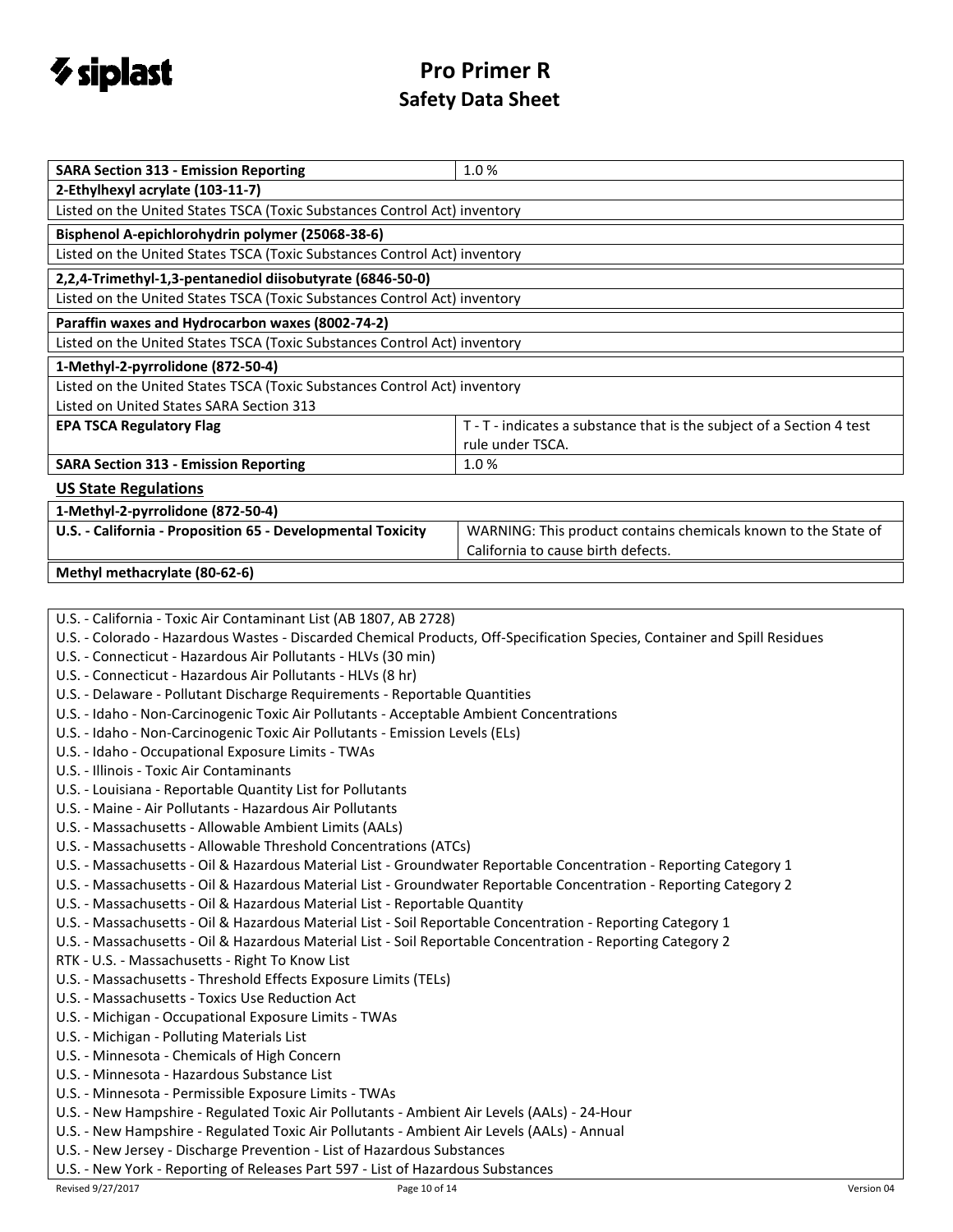

| U.S. - North Dakota - Air Pollutants - Guideline Concentrations - 1-Hour                                                      |
|-------------------------------------------------------------------------------------------------------------------------------|
| U.S. - New Jersey - Special Health Hazards Substances List                                                                    |
| U.S. - New York - Occupational Exposure Limits - TWAs                                                                         |
| U.S. - North Dakota - Air Pollutants - Guideline Concentrations - 8-Hour                                                      |
| U.S. - North Dakota - Hazardous Wastes - Discarded Chemical Products, Off-Specification Species, Container and Spill Residues |
| U.S. - Oregon - Permissible Exposure Limits - TWAs                                                                            |
| RTK - U.S. - Pennsylvania - RTK (Right to Know) - Environmental Hazard List                                                   |
| RTK - U.S. - Pennsylvania - RTK (Right to Know) List                                                                          |
| U.S. - Rhode Island - Air Toxics - Acceptable Ambient Levels - 24-Hour                                                        |
| U.S. - South Carolina - Toxic Air Pollutants - Maximum Allowable Concentrations                                               |
| U.S. - South Carolina - Toxic Air Pollutants - Pollutant Categories                                                           |
| U.S. - Tennessee - Occupational Exposure Limits - TWAs                                                                        |
| U.S. - Texas - Effects Screening Levels - Long Term                                                                           |
| U.S. - Texas - Effects Screening Levels - Short Term                                                                          |
| U.S. - Vermont - Hazardous Waste - Hazardous Constituents                                                                     |
| U.S. - Vermont - Permissible Exposure Limits - TWAs                                                                           |
| U.S. - Washington - Dangerous Waste - Dangerous Waste Constituents List                                                       |
| U.S. - Washington - Dangerous Waste - Discarded Chemical Products List                                                        |
| U.S. - Washington - Permissible Exposure Limits - STELs                                                                       |
| U.S. - Washington - Permissible Exposure Limits - TWAs                                                                        |
| U.S. - Wisconsin - Hazardous Air Contaminants - All Sources - Emissions From Stack Heights 25 Feet to Less Than 40 Feet       |
| U.S. - Wisconsin - Hazardous Air Contaminants - All Sources - Emissions From Stack Heights 40 Feet to Less Than 75 Feet       |
| U.S. - Wisconsin - Hazardous Air Contaminants - All Sources - Emissions From Stack Heights 75 Feet or Greater                 |
| U.S. - Wisconsin - Hazardous Air Contaminants - All Sources - Emissions From Stack Heights Less Than 25 Feet                  |
| 2-Ethylhexyl acrylate (103-11-7)                                                                                              |
| U.S. - Massachusetts - Oil & Hazardous Material List - Groundwater Reportable Concentration - Reporting Category 1            |
| U.S. - Massachusetts - Oil & Hazardous Material List - Groundwater Reportable Concentration - Reporting Category 2            |
| U.S. - Massachusetts - Oil & Hazardous Material List - Reportable Quantity                                                    |
| U.S. - Massachusetts - Oil & Hazardous Material List - Soil Reportable Concentration - Reporting Category 1                   |
| U.S. - Massachusetts - Oil & Hazardous Material List - Soil Reportable Concentration - Reporting Category 2                   |
| RTK - U.S. - Massachusetts - Right To Know List                                                                               |
| RTK - U.S. - New Jersey - Right to Know Hazardous Substance List                                                              |
| U.S. - New Jersey - Special Health Hazards Substances List                                                                    |
| RTK - U.S. - Pennsylvania - RTK (Right to Know) List                                                                          |
| U.S. - Texas - Effects Screening Levels - Long Term                                                                           |
| U.S. - Texas - Effects Screening Levels - Short Term                                                                          |
| Bisphenol A-epichlorohydrin polymer (25068-38-6)                                                                              |
| U.S. - Texas - Effects Screening Levels - Long Term                                                                           |
| U.S. - Texas - Effects Screening Levels - Short Term                                                                          |
| 2,2,4-Trimethyl-1,3-pentanediol diisobutyrate (6846-50-0)                                                                     |
| U.S. - Minnesota - Chemicals of High Concern                                                                                  |
|                                                                                                                               |
| U.S. - Texas - Effects Screening Levels - Long Term<br>U.S. - Texas - Effects Screening Levels - Short Term                   |
|                                                                                                                               |
| Paraffin waxes and Hydrocarbon waxes (8002-74-2)                                                                              |
| U.S. - Connecticut - Hazardous Air Pollutants - HLVs (30 min)                                                                 |
| U.S. - Connecticut - Hazardous Air Pollutants - HLVs (8 hr)                                                                   |
| U.S. - Idaho - Non-Carcinogenic Toxic Air Pollutants - Acceptable Ambient Concentrations                                      |
| U.S. - Idaho - Non-Carcinogenic Toxic Air Pollutants - Emission Levels (ELs)                                                  |
| RTK - U.S. - Massachusetts - Right To Know List                                                                               |
| U.S. - Michigan - Occupational Exposure Limits - TWAs                                                                         |
| U.S. - Minnesota - Hazardous Substance List                                                                                   |
| U.S. - Minnesota - Permissible Exposure Limits - TWAs                                                                         |
| RTK - U.S. - New Jersey - Right to Know Hazardous Substance List                                                              |
| U.S. - New York - Occupational Exposure Limits - TWAs                                                                         |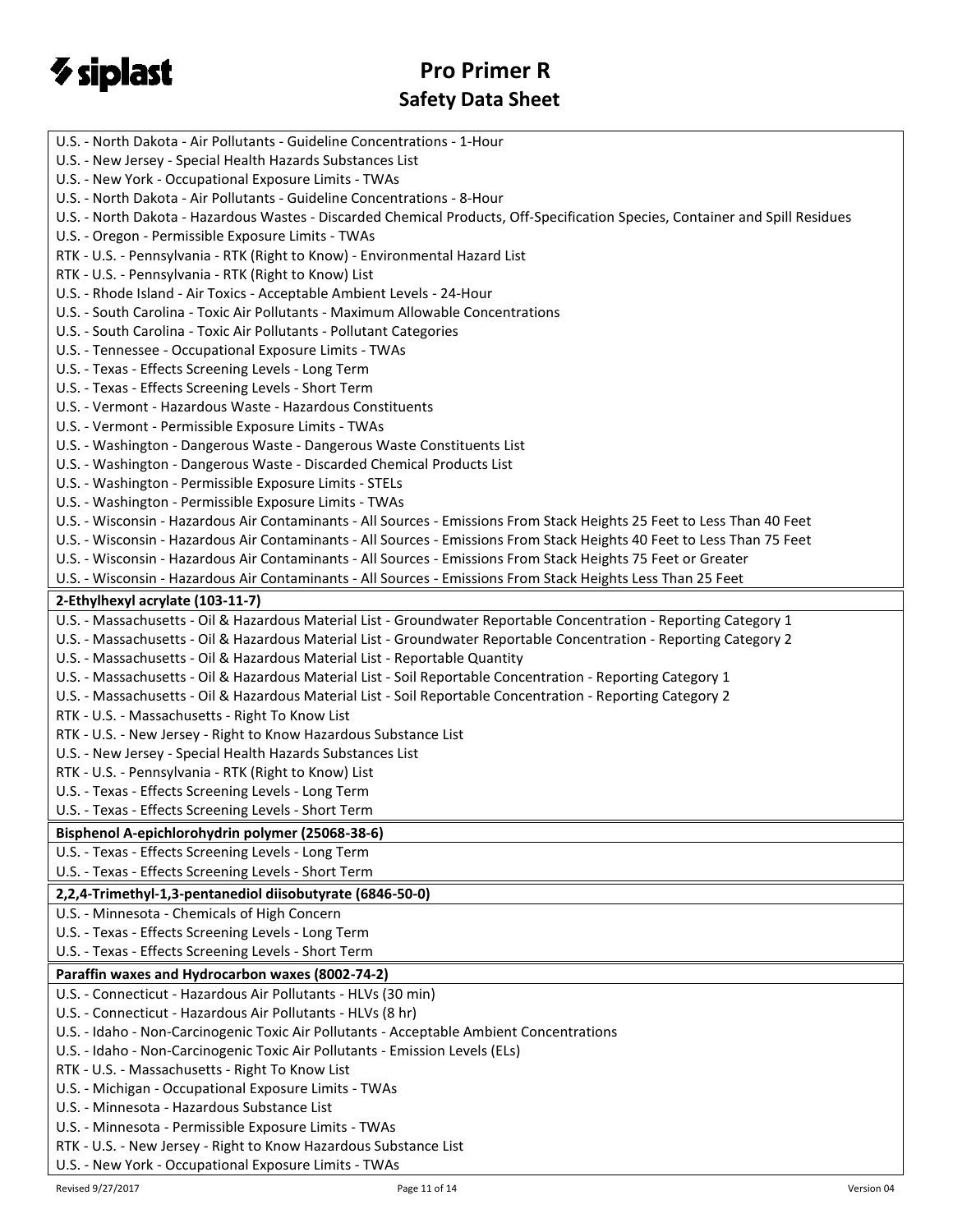

| U.S. - North Dakota - Air Pollutants - Guideline Concentrations - 8-Hour                    |
|---------------------------------------------------------------------------------------------|
| U.S. - Oregon - Permissible Exposure Limits - TWAs                                          |
| RTK - U.S. - Pennsylvania - RTK (Right to Know) List                                        |
| U.S. - Tennessee - Occupational Exposure Limits - TWAs                                      |
| U.S. - Texas - Effects Screening Levels - Long Term                                         |
| U.S. - Texas - Effects Screening Levels - Short Term                                        |
| U.S. - Vermont - Permissible Exposure Limits - TWAs                                         |
| U.S. - Washington - Permissible Exposure Limits - STELs                                     |
| U.S. - Washington - Permissible Exposure Limits - TWAs                                      |
| 1-Methyl-2-pyrrolidone (872-50-4)                                                           |
| U.S. - California - Proposition 65 - Maximum Allowable Dose Levels (MADL)                   |
| U.S. - Delaware - Pollutant Discharge Requirements - Reportable Quantities                  |
| U.S. - Maine - Chemicals of High Concern                                                    |
| RTK - U.S. - Massachusetts - Right To Know List                                             |
| U.S. - Massachusetts - Toxics Use Reduction Act                                             |
| U.S. - Minnesota - Chemicals of High Concern                                                |
| U.S. - New Hampshire - Regulated Toxic Air Pollutants - Ambient Air Levels (AALs) - 24-Hour |
| U.S. - New Hampshire - Regulated Toxic Air Pollutants - Ambient Air Levels (AALs) - Annual  |
| U.S. - New Jersey - Discharge Prevention - List of Hazardous Substances                     |
| U.S. - New Jersey - Environmental Hazardous Substances List                                 |
| RTK - U.S. - New Jersey - Right to Know Hazardous Substance List                            |
| U.S. - New Jersey - Special Health Hazards Substances List                                  |
| RTK - U.S. - Pennsylvania - RTK (Right to Know) List                                        |
| U.S. - Texas - Effects Screening Levels - Long Term                                         |
| U.S. - Texas - Effects Screening Levels - Short Term                                        |
|                                                                                             |

### **Canadian Regulations**

| <b>Pro Primer R</b>                                     |                                                                                                    |  |
|---------------------------------------------------------|----------------------------------------------------------------------------------------------------|--|
| <b>WHMIS Classification</b>                             | Class B Division 2 - Flammable Liquid                                                              |  |
|                                                         | Class D Division 2 Subdivision A - Very toxic material causing other toxic effects                 |  |
|                                                         | Class D Division 2 Subdivision B - Toxic material causing other toxic effects                      |  |
|                                                         |                                                                                                    |  |
|                                                         | 2-Propanol, 1,1'-[(4-methylphenyl)imino]bis- (38668-48-3)                                          |  |
| Listed on the Canadian DSL (Domestic Sustances List)    |                                                                                                    |  |
| <b>WHMIS Classification</b>                             | Class D Division 1 Subdivision A - Very toxic material causing immediate and serious toxic effects |  |
|                                                         | Class D Division 2 Subdivision B - Toxic material causing other toxic effects                      |  |
| Methyl methacrylate (80-62-6)                           |                                                                                                    |  |
| Listed on the Canadian DSL (Domestic Sustances List)    |                                                                                                    |  |
| Listed on the Canadian IDL (Ingredient Disclosure List) |                                                                                                    |  |
| <b>IDL Concentration 1%</b>                             |                                                                                                    |  |
| <b>WHMIS Classification</b>                             | Class B Division 2 - Flammable Liquid                                                              |  |
|                                                         | Class D Division 2 Subdivision B - Toxic material causing other toxic effects                      |  |
|                                                         | Class D Division 2 Subdivision A - Very toxic material causing other toxic effects                 |  |
| 2-Ethylhexyl acrylate (103-11-7)                        |                                                                                                    |  |
| Listed on the Canadian DSL (Domestic Sustances List)    |                                                                                                    |  |
| Listed on the Canadian IDL (Ingredient Disclosure List) |                                                                                                    |  |
| <b>IDL Concentration 1%</b>                             |                                                                                                    |  |
| <b>WHMIS Classification</b>                             | Class B Division 3 - Combustible Liquid                                                            |  |
|                                                         | Class D Division 2 Subdivision B - Toxic material causing other toxic effects                      |  |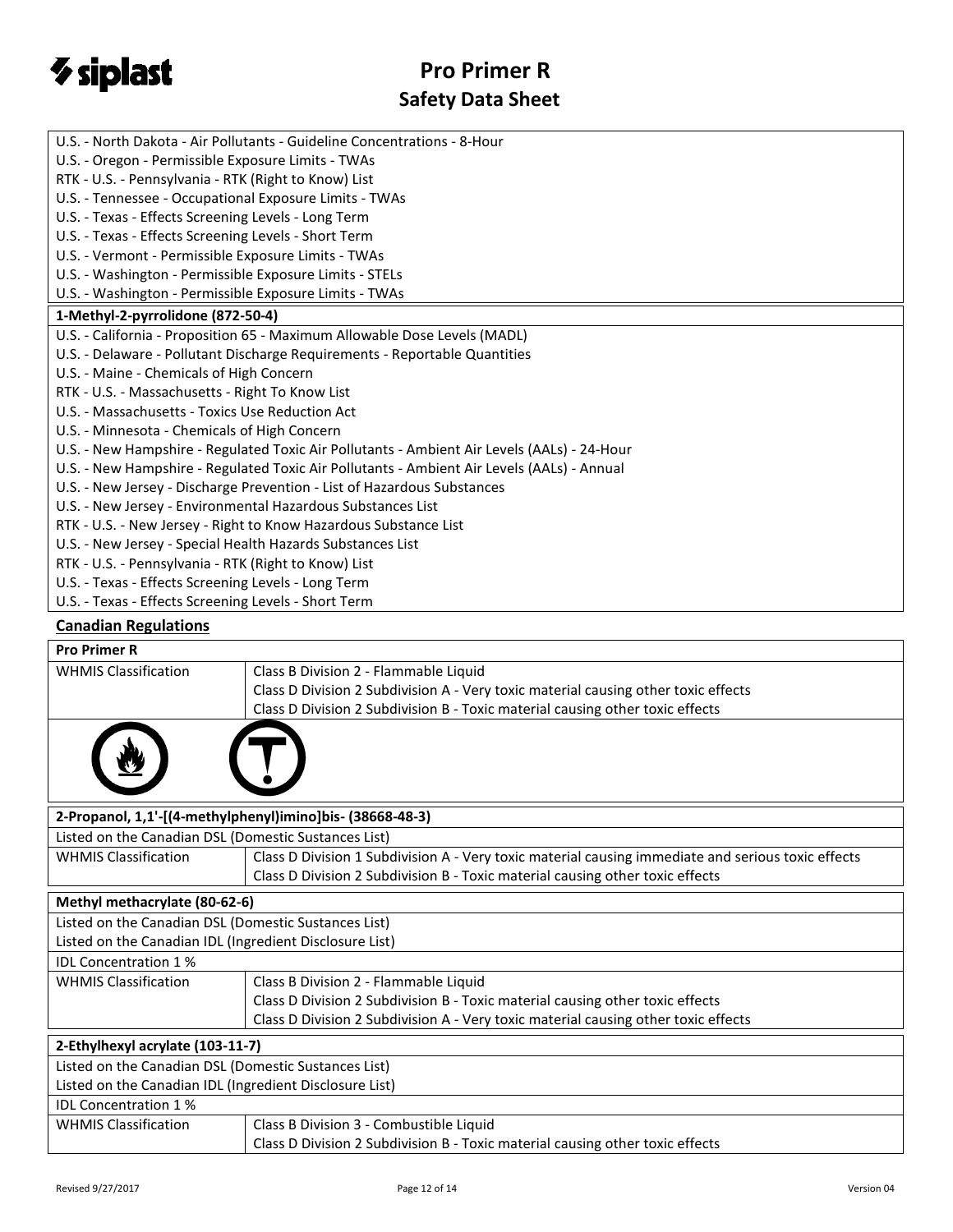

| 2,2,4-Trimethyl-1,3-pentanediol diisobutyrate (6846-50-0) |                                                                                                                                                                                                                                                                                                                                                                                                                                          |  |
|-----------------------------------------------------------|------------------------------------------------------------------------------------------------------------------------------------------------------------------------------------------------------------------------------------------------------------------------------------------------------------------------------------------------------------------------------------------------------------------------------------------|--|
| Listed on the Canadian DSL (Domestic Sustances List)      |                                                                                                                                                                                                                                                                                                                                                                                                                                          |  |
| <b>WHMIS Classification</b>                               | Uncontrolled product according to WHMIS classification criteria                                                                                                                                                                                                                                                                                                                                                                          |  |
| Paraffin waxes and Hydrocarbon waxes (8002-74-2)          |                                                                                                                                                                                                                                                                                                                                                                                                                                          |  |
| Listed on the Canadian DSL (Domestic Sustances List)      |                                                                                                                                                                                                                                                                                                                                                                                                                                          |  |
| <b>WHMIS Classification</b>                               | Uncontrolled product according to WHMIS classification criteria                                                                                                                                                                                                                                                                                                                                                                          |  |
| 1-Methyl-2-pyrrolidone (872-50-4)                         |                                                                                                                                                                                                                                                                                                                                                                                                                                          |  |
| Listed on the Canadian DSL (Domestic Sustances List)      |                                                                                                                                                                                                                                                                                                                                                                                                                                          |  |
| <b>WHMIS Classification</b>                               | Class B Division 3 - Combustible Liquid                                                                                                                                                                                                                                                                                                                                                                                                  |  |
|                                                           | Class D Division 2 Subdivision B - Toxic material causing other toxic effects                                                                                                                                                                                                                                                                                                                                                            |  |
|                                                           | Class D Division 2 Subdivision A - Very toxic material causing other toxic effects                                                                                                                                                                                                                                                                                                                                                       |  |
|                                                           | $\mathcal{L}(\mathbf{r}) = \mathbf{r}(\mathbf{r}) = \mathbf{r}(\mathbf{r}(\mathbf{r}(\mathbf{r}(\mathbf{r}(\mathbf{r}(\mathbf{r}(\mathbf{r}(\mathbf{r}(\mathbf{r}(\mathbf{r}(\mathbf{r}(\mathbf{r}(\mathbf{r}(\mathbf{r}(\mathbf{r}(\mathbf{r}(\mathbf{r}(\mathbf{r}(\mathbf{r}(\mathbf{r}(\mathbf{r}(\mathbf{r}(\mathbf{r}(\mathbf{r}(\mathbf{r}(\mathbf{r}(\mathbf{r}(\mathbf{r}(\mathbf{r}(\mathbf{r}(\mathbf{r}(\math$<br>$\sqrt{2}$ |  |

This product has been classified in accordance with the hazard criteria of the Controlled Products Regulations (CPR) and the SDS contains all of the information required by CPR.

### **SECTION 16: OTHER INFORMATION, INCLUDING DATE OF PREPARATION OR LAST REVISION**

**Revision Date** : 05/29/2015

Other Information : This document has been prepared in accordance with the SDS requirements of the OSHA Hazard Communication Standard 29 CFR 1910.1200.

#### **GHS Full Text Phrases**:

| Acute Tox. 2 (Oral)      | Acute toxicity (oral) Category 2                                          |
|--------------------------|---------------------------------------------------------------------------|
| Aquatic Acute 2          | Hazardous to the aquatic environment - Acute Hazard Category 2            |
| <b>Aquatic Acute 3</b>   | Hazardous to the aquatic environment - Acute Hazard Category 3            |
| <b>Aquatic Chronic 2</b> | Hazardous to the aquatic environment - Chronic Hazard Category 2          |
| <b>Aquatic Chronic 3</b> | Hazardous to the aquatic environment - Chronic Hazard Category 3          |
| Comb. Dust               | <b>Combustible Dust</b>                                                   |
| Eye Irrit. 2A            | Serious eye damage/eye irritation Category 2A                             |
| Eye Irrit. 2B            | Serious eye damage/eye irritation Category 2B                             |
| Flam. Lig. 2             | Flammable liquids Category 2                                              |
| Flam. Liq. 4             | Flammable liquids Category 4                                              |
| Repr. 1B                 | Reproductive toxicity Category 1B                                         |
| Resp. Sens. 1            | Respiratory sensitisation Category 1                                      |
| Skin Irrit. 2            | Skin corrosion/irritation Category 2                                      |
| Skin Sens. 1             | Skin sensitization Category 1                                             |
| STOT SE 3                | Specific target organ toxicity (single exposure) Category 3               |
| STOT SE 3                | Specific target organ toxicity (single exposure) Category 3               |
| H225                     | Highly flammable liquid and vapor                                         |
| H227                     | Combustible liquid                                                        |
|                          | May form combustible dust concentrations in air                           |
| H300                     | Fatal if swallowed                                                        |
| H315                     | Causes skin irritation                                                    |
| H317                     | May cause an allergic skin reaction                                       |
| H319                     | Causes serious eye irritation                                             |
| H320                     | Causes eye irritation                                                     |
| H334                     | May cause allergy or asthma symptoms or breathing difficulties if inhaled |
| H335                     | May cause respiratory irritation                                          |
| H336                     | May cause drowsiness or dizziness                                         |
| H360                     | May damage fertility or the unborn child                                  |
| H401                     | Toxic to aquatic life                                                     |
|                          |                                                                           |